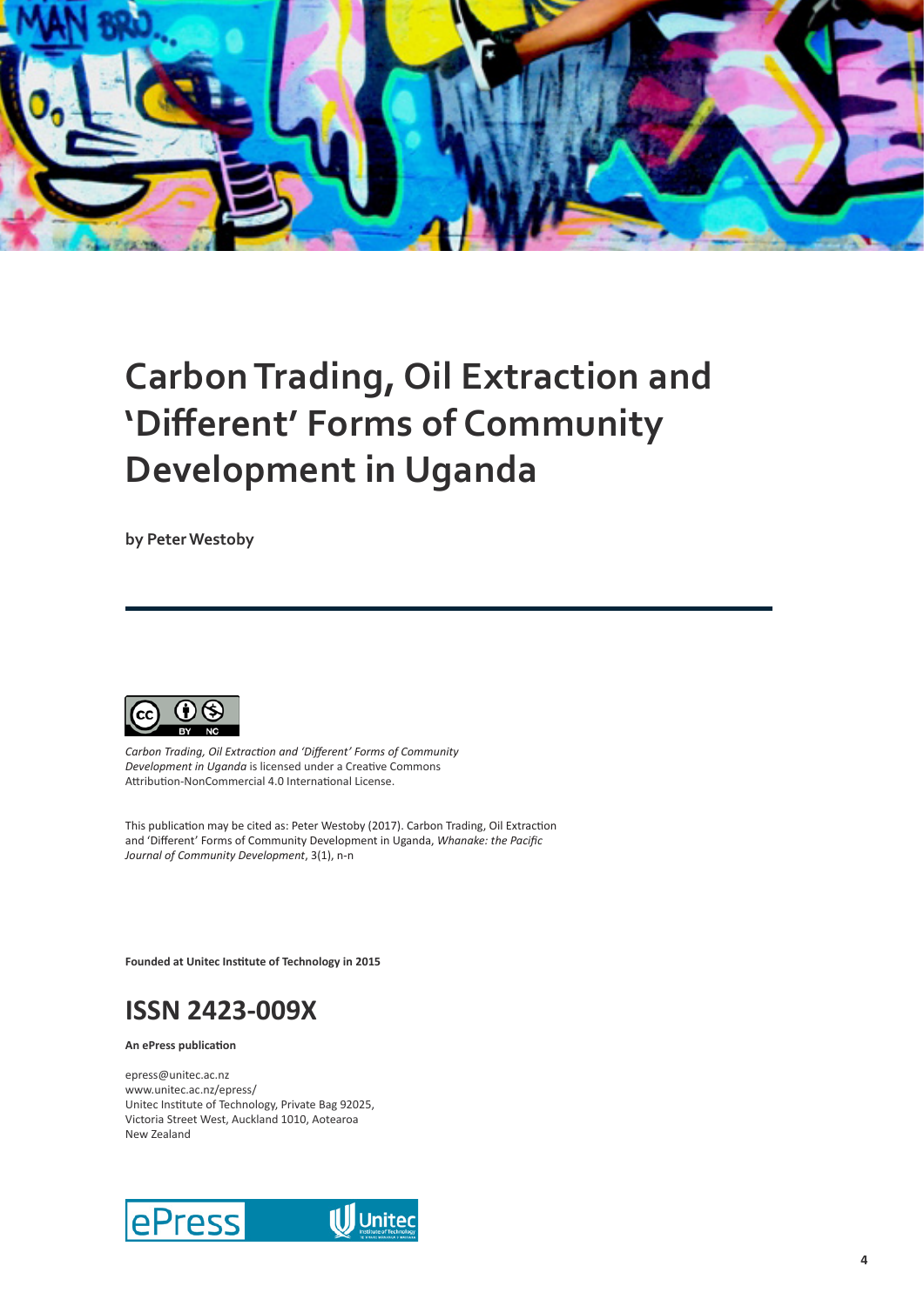

# **Article**

# **Carbon Trading, Oil Extraction and 'Different' Forms of Community Development in Uganda**

**by PeterWestoby**

*Originally presented at the ACDA–IACD Conference, February 2017.*

In reflecting upon the work my colleague Dr Kristen Lyons and I have been doing in Uganda for a number of years, there are two case studies that, when considered with a social science, community development and political ecology lens, have relevance beyond the Ugandan context. This paper also draws substantially from a series of co-authored pieces Dr Lyons and I have written together, accessible from various sources.

I approach these case studies as a social scientist, using them to question what the particular role is of social science in the world of community development theory and practice. Some of my thoughts are that, firstly, social science should play a role in understanding how the 'powerful' work materially and discursively to undermine or marginalise the poor – and this role should enable practitioners or advocates to theorise and strategise more carefully. The first case study unpacks this social science role in relation to Green Resources, the largest industrial forestry multinational working in Africa. Secondly, social science should enable scholars and practitioners to observe and learn from the poor as to how they organise themselves. This learning should enable practitioners–professionals to know more about how to accompany citizens in social change work, and is the learning that is unpacked in the second case study, on the National Association of Professional Environmentalists (NAPE). Thirdly, social science, as per Mills' *The Sociological Imagination* (1959), should enable practitioners to regain their imaginative potentials (the equivalent of Freire's 'imaginative literacy') to change the world, and to not be limited by what is easily observed and sold to us.

I come to this work through the lens of community development (CD) theory and practice. While arguing for critical scholarship, it is important to situate my own views on community development. Some authors argue for 'true' or 'authentic' community development with a clear definition (Bhattacharyya, 2004). This is also the current position of the International Association of Community Development (IACD), which defines CD as "a practice-based profession and an academic discipline concerned with the organisation, education and empowerment of people within their communities" (IACD, 2017, para. 1). However, within these case studies, I instead prefer to focus on how community development is discursively and materially deployed in practice. At no point do I argue that any actor, in this case Green Resources or the National Association of Professional Environmentalists, is not doing 'authentic community development', even though I subject them to critical analysis. Instead, I approach analysis of how community development is deployed through the analytical lens of traditions or models.

By traditions or models I refer, firstly, to the literature on divergent traditions of community development, such as social guidance, social mobilisation and social learning; or Freirean, Gandhian, and Alinskian approaches (see Campfens, 1997; Westoby & Simpson-Hope, 2011), each reflecting particular intellectual roots and practice norms; and, secondly, diverse models, commonly known within the community development literature as consensus, liberal/pluralist and radical models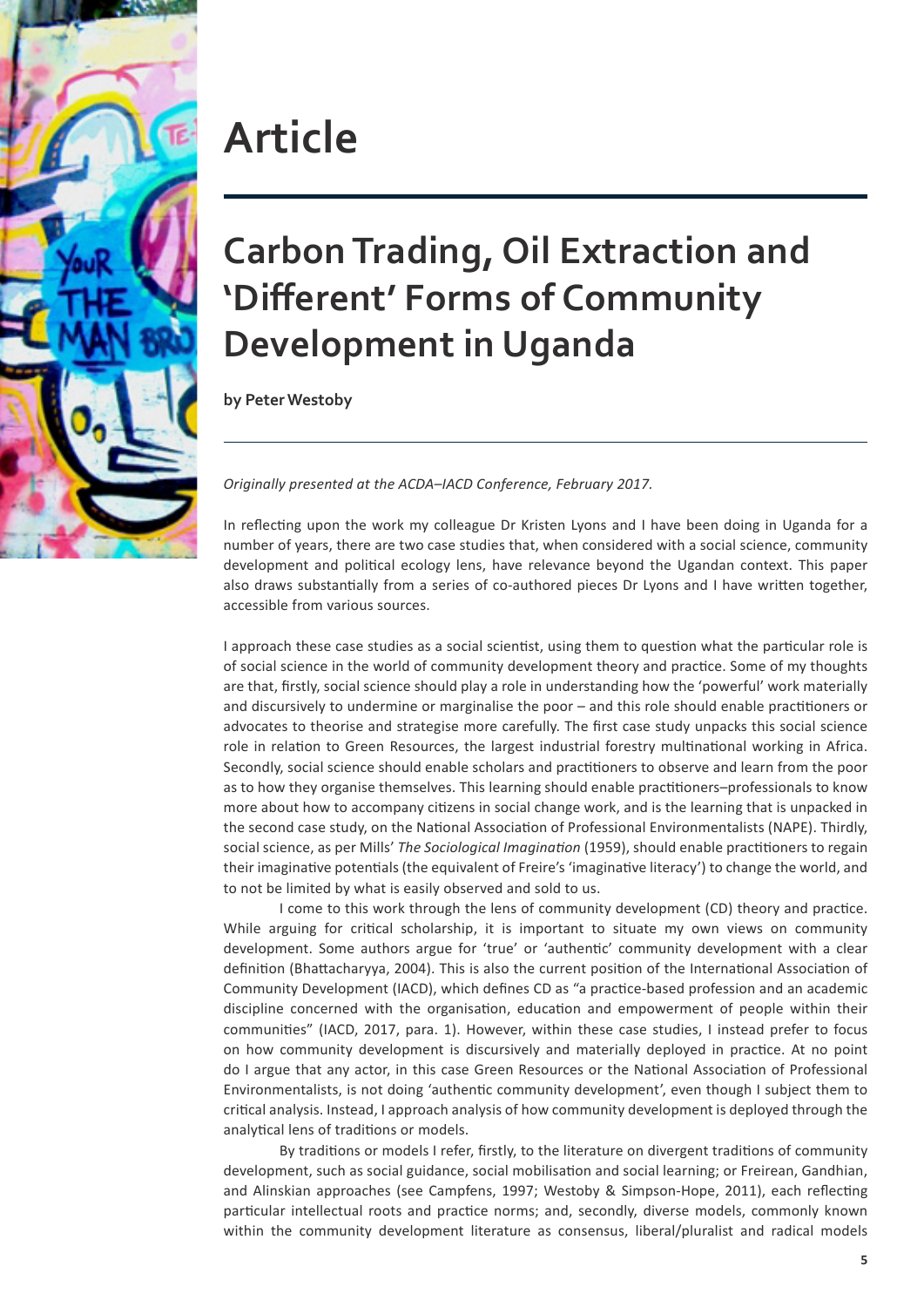

(Gilchrist, 2004). Recognising such traditions and models then ensures that the practices of an official corporate community development approach can be 'evaluated' alongside some established orthodoxies of normative community development theory and practice. For example, the social learning tradition has established norms around popular education and Freire's contribution to critical learning.

Finally, I frame my work conceptually through political ecology. Political ecology as a framework aims "to understand the complex relations between nature and society through a careful analysis of what one might call the forms of access and control over resources and their implications for environmental health and sustainable livelihoods" (Watts, 2000, p. 257). This definition emphasises the application of the political ecology framework to explain conflicts around common resources (Robbins, 2012). This power struggle over resources at the local level often results in both political and economic marginalisation of the vulnerable, namely peasants. My work in Uganda is understood via this political ecology theoretical orientation.

With these three settings in mind let us turn to the two key case studies, which shape the findings and arguments of my paper: the first, Green Resources; and the second, National Association of Professional Environmentalists.

## **CASE STUDY 1: GREEN RESOURCES AND RESEARCH METHODOLOGY**

The first two sites are linked to Green Resources, the first case study. Green Resources is a private Norwegian company engaged in forestry plantations, carbon offset, forest products and renewable energy on the African continent. Green Resources has a stated objective to "contribute to mitigating climate change while meeting the growing demand for quality wood products from well managed plantation forests and contributing to sustainable environmental management, community development and poverty alleviation in Uganda" (Green Resources, n.d.). It has invested over NOK600 million (US\$99.5 million) in tree planting in Africa (Garberg, 2012).

In Uganda, Green Resources has obtained 50-year licenses to engage in plantation forestry in two Central Forest Reserves. This includes the Bukaleba Forest Reserve in Mayuge District on the shores of Lake Victoria in eastern Uganda, and the Kachung Forest Reserve in Dokolo District, northern Uganda. Green Resources was awarded the license in Mayuge District in 1996 for 4500 hectares. This plantation is certified by the Forest Stewardship Council (FSC), and was validated and verified as an Afforestation and Reforestation project under the Verified Carbon Standard in 2012 (Green Resources, n.d.). This is Green Resources' first Clean Development Mechanism (CDM) project, and carbon credits were sold to the Swedish Energy Agency with a contract that spans 2012 to 2032, estimated to be worth over US\$4 million. According to its Environmental Impact Assessment Report (Mugambe, 2007), 1.5 million tonnes of carbon dioxide will be sequestered by this project over a 25 year period, or an average of 60,000 tonnes each year.

Research methods included both primary and secondary data collection. The primary data collection included focus-group discussions in nine villages affected by Green Resources' forestry plantation activities. Three of these villages are located within the boundary of the license area at Bukaleba, while six villages are located on the edges of the plantations at both Bukaleba and Kachung. In total, my colleague, our local co-worker and myself talked to at least 150 community members living alongside the forestry plantation sites. We visited a number of villages twice, and sometimes three times, undertaking follow-up focus-group discussions between 2012 and 2013, thereby enabling feedback on our research findings.

#### **CASE STUDY 2: NAPE SUSTAINABILITY SCHOOLS AND RESEARCH METHODOLOGY**

In relation to the third site, our research focused on the work of NAPE's Sustainability School Program that was supporting communities to understand the impact of petroleum extraction on their lives. More details about the programme are discussed later in the paper, but for now I will focus on the research methodology.

The case-study research was guided by two key elements. These included: firstly, a sense of solidarity with NAPE; secondly, a commitment to 'bearing witness' to those communities who are suffering from development-induced displacement. These elements informed our research design: an in-depth case study, informed by elements of an action research agenda.

**Solidarity with NAPE:** As researchers we have developed a sense of solidarity with NAPE over many years. One of the researchers (Dr Kristen Lyons) has known NAPE staff and interns for more than 10 years, and myself for three years. On the basis of this collaborative relationship that has grown organically over the long term, a more formal NGO-academic partnership was established, and between 2012 and 2014 focused on research and advocacy related to the multinational company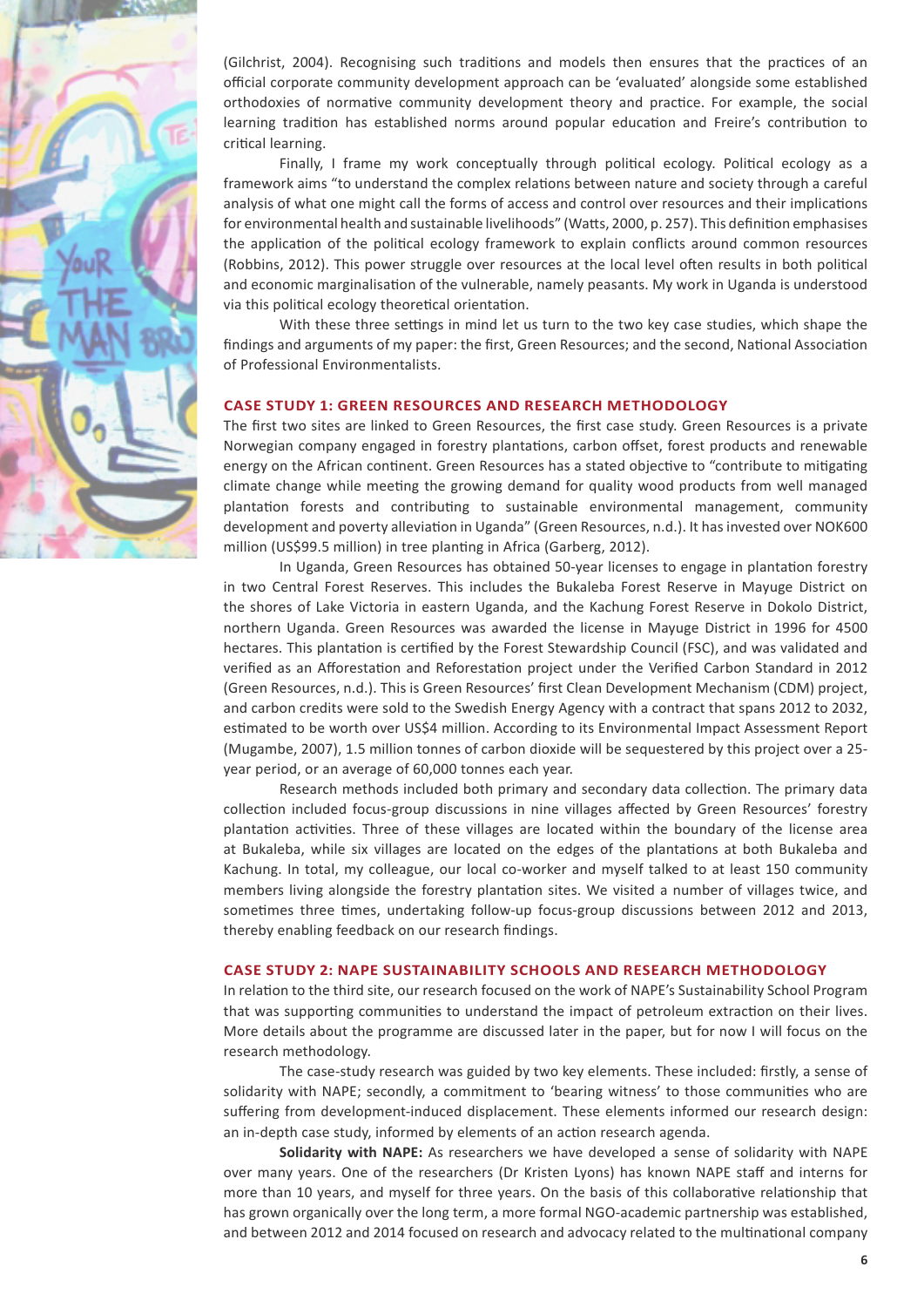



Green Resources (above). Starting in 2014, this partnership extended into jointly reflecting on the Sustainability Schools (SS) Program. This solidarity represents, for us, a form of engaged and rigorous research that is value-oriented towards social justice and transformative work.

**Bearing witness:** As researchers in solidarity with NAPE, we attempted to come to our work with what Pierre Bourdieu refers to as 'objectivity without objectivism' (1999 p. 276) in the sense that we were clear about our ideological stance, and yet 'bracketed' our stance so we could do rigorous and honest orthodox research. We also felt that our role was not only to conduct research, but to engage with empathy and in solidarity with villages affected by oil exploration in the Hoima District (and to those who have lost their land to make way for the first Ugandan-based oil refinery). This led us to engage in small supporting efforts to make their voices heard through social media, and also fundraising to support provision of food, basic household items and clothing to those in need. In this sense we see our work as 'bearing witness' to those who experience development-induced displacement, but who are invisible to the world's media, and therefore lack a voice.

Informed by our understanding of solidarity and bearing witness, we selected an in-depth case study with NAPE to explore elements of a transformative education agenda. The case study – NAPE's Sustainability School initiative in the Hoima District – was selected on the basis of two factors: NAPE's longevity working in this region, and the high levels of conflict and community concerns associated with oil extraction in the district. The fieldwork drawn on in this paper occurred in late November 2015.

Reflecting the collaborative action research agenda, the fieldwork started with discussions with key NAPE staff in Kampala. Subsequent to this, we travelled to the case study site, Hoima, where we met the NAPE field staff, including their key field worker, and the Community Green Radio team – an offshoot of the SS launched in 2014 – to amplify the voices of those affected by the oil industry. For the next nine days we visited several places that have become what NAPE calls 'Sustainability Villages', including Community Green Radio listeners clubs. Listeners' clubs have been established to enable local communities to have a platform to provide direct input into the development of content for radio programming. When a community has a number of community educators and community projects, local communities also often refer to this as a Sustainability Village. In order to contextualise our understanding of the work of NAPE in the broader local context, we also visited communities that wanted Sustainability Villages to start 'camps' of displaced people who 'wish they'd had a Sustainability Village' to help avert their displacement, as well as an annual monitoring and evaluation workshop with many people involved, including a key funding partner, the Rosa Luxemburg Foundation.

During those two weeks we listened, questioned, took notes, were questioned ourselves (including some very hard ones such as, "What are you doing with those notes?"), went on radio, laughed with many people and even cried occasionally.

Overall we interviewed 15 people and conducted four focus groups (attended by between five and 15 people). These participants included community educators that volunteer with 'Sustainability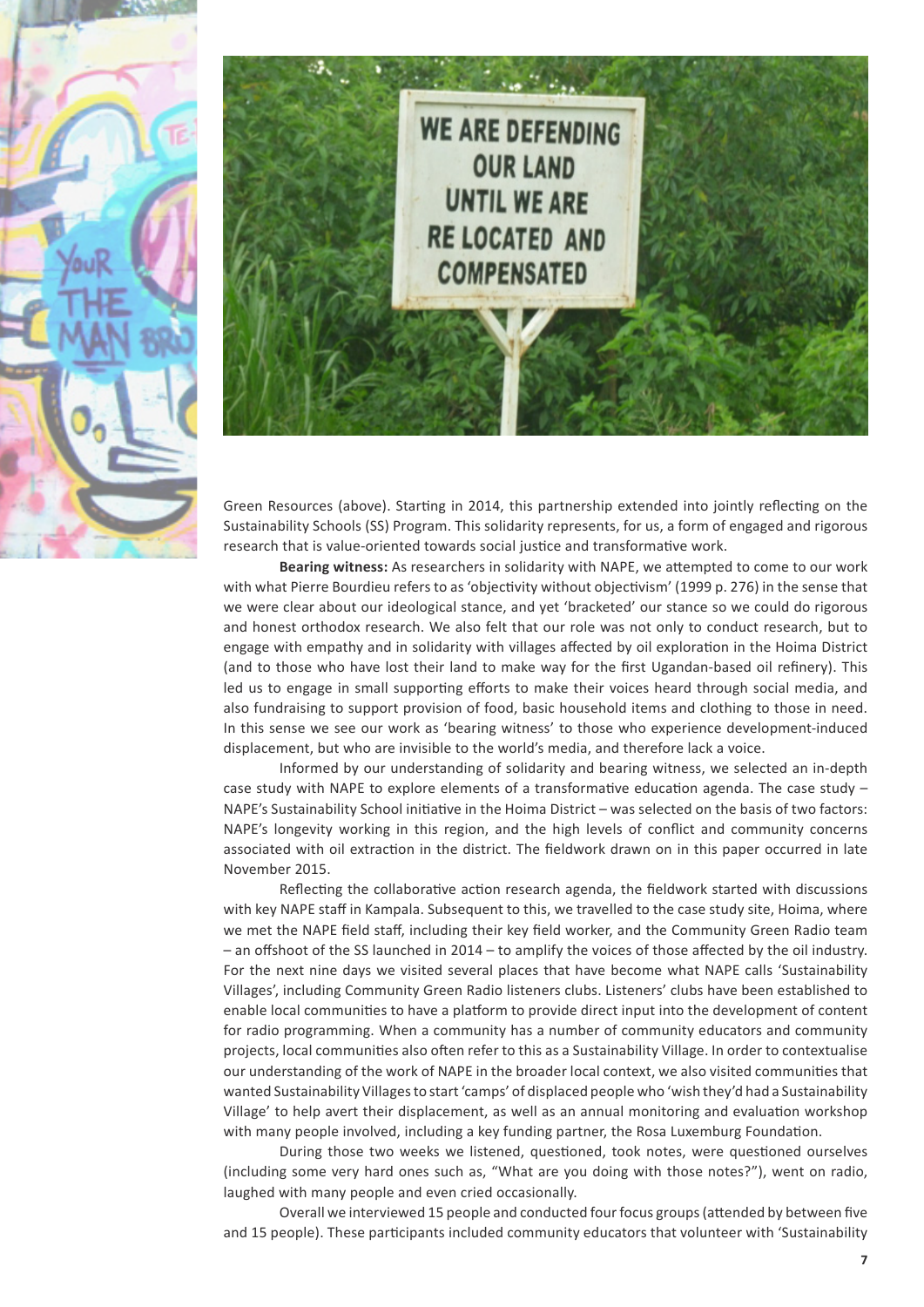

Schools', participants in the programme at village level, key staff from NAPE, as well as representatives from the funders.

Ethical approval for both case studies in this research was provided by The University of Queensland Ethical Review Committee.

# **THE CONTEXT FOR CASE STUDY 1 – GREEN RESOURCES**

Firstly, Uganda, like many poorer countries, has experienced about 40 years of structural adjustment policies combined with neoliberalism. In those 40 years the government has been 'emptied' of much capacity – it's quite literally been 'sold off' through forms of privatisation, or budgets have been cut, and the government has moved toward 'regulating' rather than 'acting'. In common governance language we could say, 'the state now steers rather than rows'. The rowing is now meant to occur via the private sector. The correlate to 'emptying the state', is the 'privatisation of development' – the big actors in development are no longer the state or even NGOs, but private actors, primarily corporations.

Second, like many places in Africa (and elsewhere), deforestation is a big problem – mainly due to the need for more land for agriculture and 'development' (roads, dams, etc.), as well as the need for poor people to cut down trees for fuel. So the Ugandan state has a big challenge. On the one hand it needs to deal with deforestation, and on the other hand, it has less capacity – officers, staff, money – to regulate, enforce and so forth.

Third, the world is trying to deal with carbon emissions, and one 'big solution' is a market form of carbon trading, part of the new Green Economy (an example being the Reducing Emissions from Deforestation and Forest Degradation programme [REDD]) enabling people in countries like ours to keep consuming and emitting as always, but offsetting those patterns of consumption/emission through trading carbon credits elsewhere.

Enter Green Resources (GR) – the focus of this first case study – the largest forestry company operating within Africa, Norwegian owned, and working in two significant sites within Uganda. Basically the Ugandan state (that lacks capacity itself) leases forests that have been gradually degraded by local people (who have been cutting trees so they can grow crops, or cutting for fuel) to GR. GR then 'locks up' these forests for 35 years so that it can trade the carbon captured by that lock-up on the international carbon trading market. GR has done this in Uganda, selling its first carbon credits to the Swedish Energy Agency so that Swedish energy consumers can buy premium 'green energy' (and feel good that they've saved the forests of Uganda). Green Resources has obtained the relevant permits (permits include recognition as a Clean Development Mechanism (CDM) project on one of its sites, as well as validation under the Climate Community and Biodiversity Standard (CCBS)) and the first carbon credits have been sold to the Swedish Energy Agency, with carbon contracts valued at \$US4 million (Green Resources, 2014a).

However, it should be said that due to the report published by the Oakland Institute in 2014 (Lyons, Westoby, & Richards, 2014) a Swedish documentary team went into the communities and did their own research. When broadcast in Sweden in October 2015, the Swedish Minister of Climate Change cancelled those carbon credit payments until the company could prove it has 'cleaned up its act'.

In terms of 'cleaning up its act', the issue at hand is that in the process of forests being locked up for carbon trading many local people have lost access to what was 'their commons' – the forest, where they used to intercrop, find fuel, or visit traditional cultural sites. My research, with Kristen Lyons, has been documenting this development-induced forced migration in recent years, as people are dislocated from their land, or denied access to land that they could live on.

Furthermore, the company uses 'community development' (explicitly) as a way of working with communities, offering scholarships to children, building some health clinics, fixing roads and so on. They also employ local people as security guards to ensure people are not accessing the forests. So I have been very interested in this new field of corporate deployment of community development.

#### **HOW GREEN RESOURCES CONCEPTUALISES COMMUNITY DEVELOPMENT**

Green Resources commits ten per cent of their carbon trading profits towards community projects through a community development strategy, which is a quota requirement to ensure compliance with the international carbon trading certification.

As part of its community development plan, Green Resources has implemented a wide range of projects. Specifically, and over the almost two decades, it has operated in Uganda. At different times the company has rehabilitated a health centre, provided some medical supplies, drilled bore holes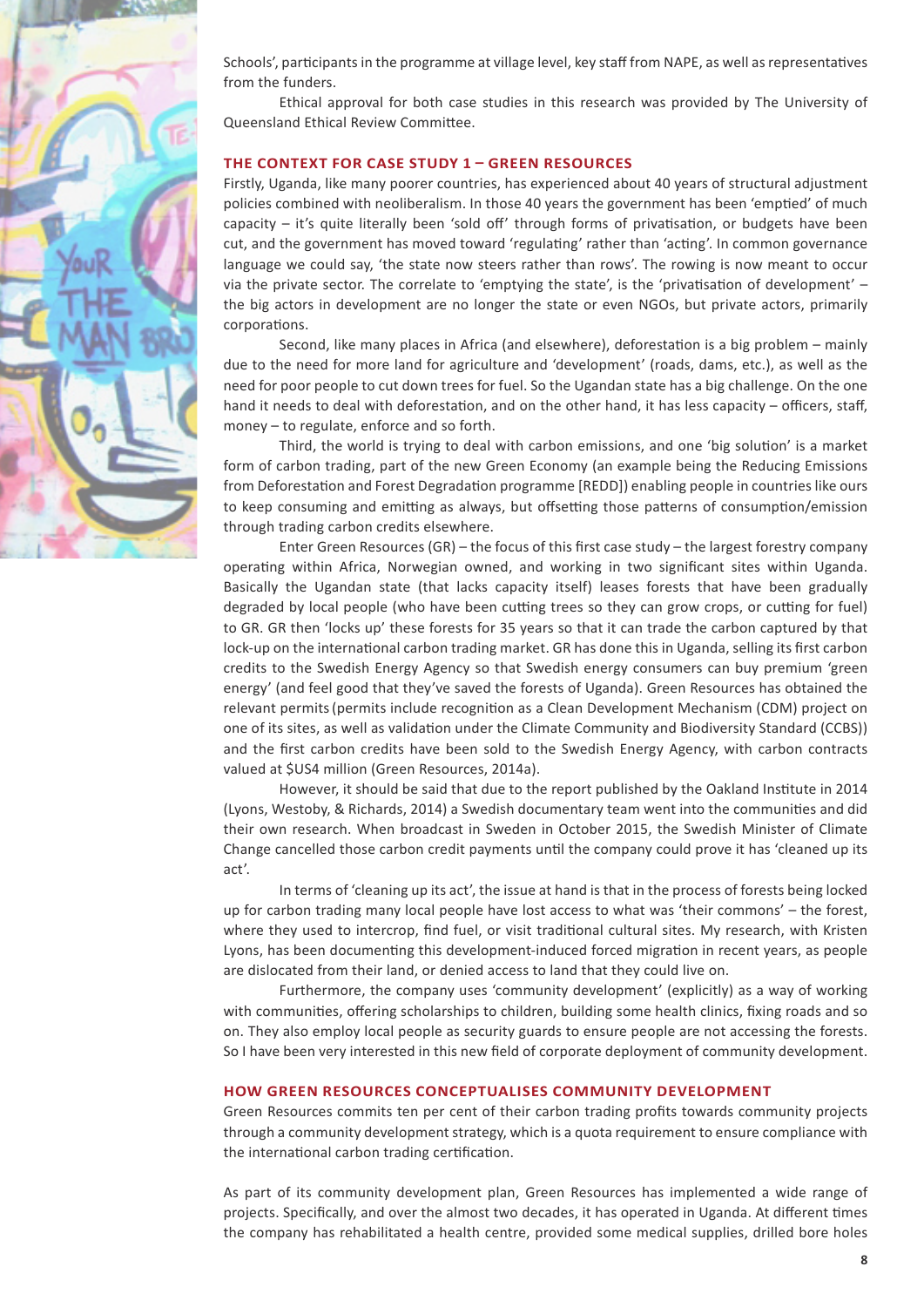

and rehabilitated spring wells, provided scholarships for young girls through a 'Girls' Education' programme to attend school up to university-entry point, distributed free tree seedlings and promoted tree planting, undertaken an efficient cook-stove project, established community woodlots, enabled community access to fuel-wood from thinning and pruning, and with financial support from the Foundation for Integrated Rural Development, has implemented HIV/AIDS awareness activities (Green Resources, 2014a).

The community development focus of Green Resources is officially predetermined to focus on "improving education, healthcare, infrastructure and food/income security" (Green Resources, nd). Each plantation area employs a community development officer who is tasked to work consultatively and collaboratively with stakeholders (mainly local government officials) in identifying needs and supporting communities in the establishment of particular projects, but within the frame of the predetermined foci.

# **BRIEF ACCOUNT OF FINDINGS**

While the community development projects described above have delivered some tangible benefits for people from affected villages, the findings I discuss below indicate how these investments fall short of Green Resources' stated objective to deliver community development and poverty alleviation, as well as being disconnected from many local needs and aspirations.

# **A NARRATIVE**

Now consider a focus group meeting a colleague and I are running – attended by the chairman of one of the affected villages, members of the village governing committee and around 15 other villagers, including a woman self-described as a widow. We are discussing the impacts of Green Resources. While concerned with the villagers' loss of land to grow subsistence crops, the village committee and chairman have been somewhat positive about the company. They describe the benefits of the company's community development initiatives, such as quarterly provision of medicines to the local government-run health centre (the state is not supplying medicine as it says this is the responsibility of GR), and provision of a scholarship for one of the best-performing girls of the village. However the woman, along with several others, is quick to argue:

What is the use of medicine if we have no land to grow food and no schools to ensure there is a future for our children?

She goes on to explain that because she does not have land she is "forced to try and use some of the company land to grow food*,*" but says:

> We are chased away from our garden after one season. I was growing crops and the security personnel allowed me to prepare my garden and then when it was mature, and because there were no trees growing, they slashed it down... I am living off the handouts from other neighbours in the village.

While poor, the village chairman is certainly not among the poorest of the poor. He seems to have enough income to purchase food and other basic necessities, and therefore sees a functioning health clinic as an additional development benefit. Yet he, along with most official leaders interviewed, is cognisant of the plight of his people. He explains the history of forced displacement due to government action and foreign investment, and advocates for more land so villagers in his parish can grow food. The voice of the woman, however, represents a disjuncture between both official corporate-led community development discourse and practices of the company (Maconachie & Hilson, 2013), and the lived experience of many people. It also signifies a schism between the beneficial claims of new forms of green economy and their impacts at the grassroots level.

# **FINDING #1 – CONTESTED 'COMMUNITY ANALYSES' OF COMMUNITY DEVELOPMENT PROJECT BENEFITS**

As per this story of the widow, findings indicate that there are diverse and, at times, contested analyses by community members of the benefits of the Green Resources community development work. While some community leaders tended to affirm the benefit of the projects started under the auspices of the company, often initiated by the company community development team, most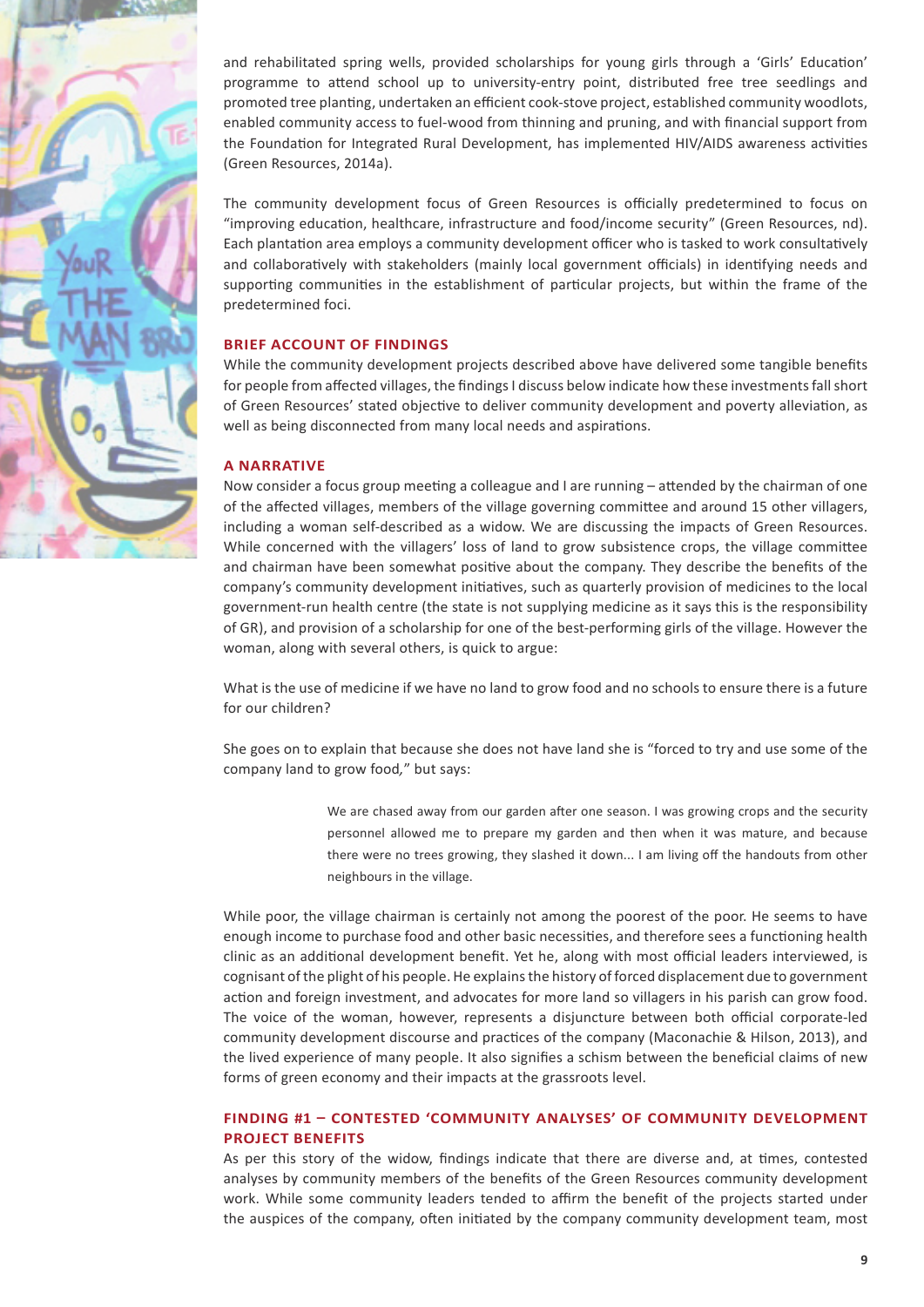

community members and some community leaders interviewed did not identify any of the community development projects as a benefit.

This is not to say that they were not a benefit  $-$  it is simply to say that they were not the issues people wanted to talk about within the fieldwork. People instead wanted to talk about the loss of land; albeit occasionally people did talk about sanitation, health and education. To almost all people the crucial issue was food  $-$  to avoid hunger  $-$  and their analyses of the only two ways of dealing with hunger were to appropriate some land – either their own or through accessing land of the company (to intercrop among plantation trees, known locally as the *taunga* system); or find work within the company enabling them to purchase food.

Community members mostly discussed the benefits of the company in terms of the limited employment created within the company – overall between 200 and 800 depending on the time of the year. The 2008 EIS report documents 199 people (mostly men) employed by Green Resources, including in the activities of slashing, planting and tree maintenance (Mugambe, 2007). Meanwhile, a 2012 United Nations report documented 264 casual employees at one site, and 600 employed people at the second.

Local villagers also described poor working conditions, including delayed salary payments, as well as being forced to cover the costs of purchasing safety equipment (such as safety boots, raincoats and gloves) and uniforms. Only one person interviewed described the overall strategy of the company as good, which in his perspective was that the company was "'dragging' people into the market cash economy."

What is crucial for the findings is that community members rarely identified the company's community development activities as a priority. The experience of community members and protestors is that land is avoided within the considerations of the company's community development purview at all costs.

## **FINDING #2 – COMMUNITY CONSULTATION OR DEAF EARS?**

Secondly, in relation to the company CD strategy, the overwhelming findings were that, as one participant put it, "We attend meetings, but our requests fall on deaf ears."

Again, the requests refer to on-going concerns related to land loss – that is, access to food-growing opportunities to avoid hunger. The establishment of consultation mechanisms appears to be a way of 'managing' communities, a particular technology of governmentality that deploys community development with the primary purpose of averting people's anger, frustration and claims to do with land.

# **FINDING #3 – THE CENTRALITY OF LAND TO PEOPLE – BUT NOT TO GR'S COMMUNITY DEVELOPMENT**

While there is a long history of dispossession from land now licensed to Green Resources, there are also recent accounts of forced relocation of homes and livelihood activities linked to expansion of the company's plantation activities.

The eviction of people from land now licensed to Green Resources began prior to the arrival of the company, and was driven by broader national policies to clear the land to enable privatisation and commodification of natural resources. There are various accounts of eviction at both sites now licensed to the company that span at least four decades. At both sites, community members and local leaders recounted stories of people being 'chased away' and 'thrown out', thereby making way for private investors.

Some villagers described the forced relocation of livelihood activities – including agriculture and grazing – as the company expanded its tree planting areas. Community members from one village described how company staff arrived, without notice, and "just starting to plant trees on top of our crops… we were evicted without discussion." This expansion has intensified what local villagers describe as acute shortages of land for food growing in each region.

In the context of these land issues, local villagers expressed a range of emotions and responses. These included frustration and despair – particularly in relation to the company's perceived insensitivity to their livelihood needs – through to deep concern that community members were soon going to 'take matters into their own hands' as they lost trust in agreements made, but not adhered to, by the company. People described a potentially explosive future, with people saying such things as, "We would rather die in jail fighting for land, than die of hunger."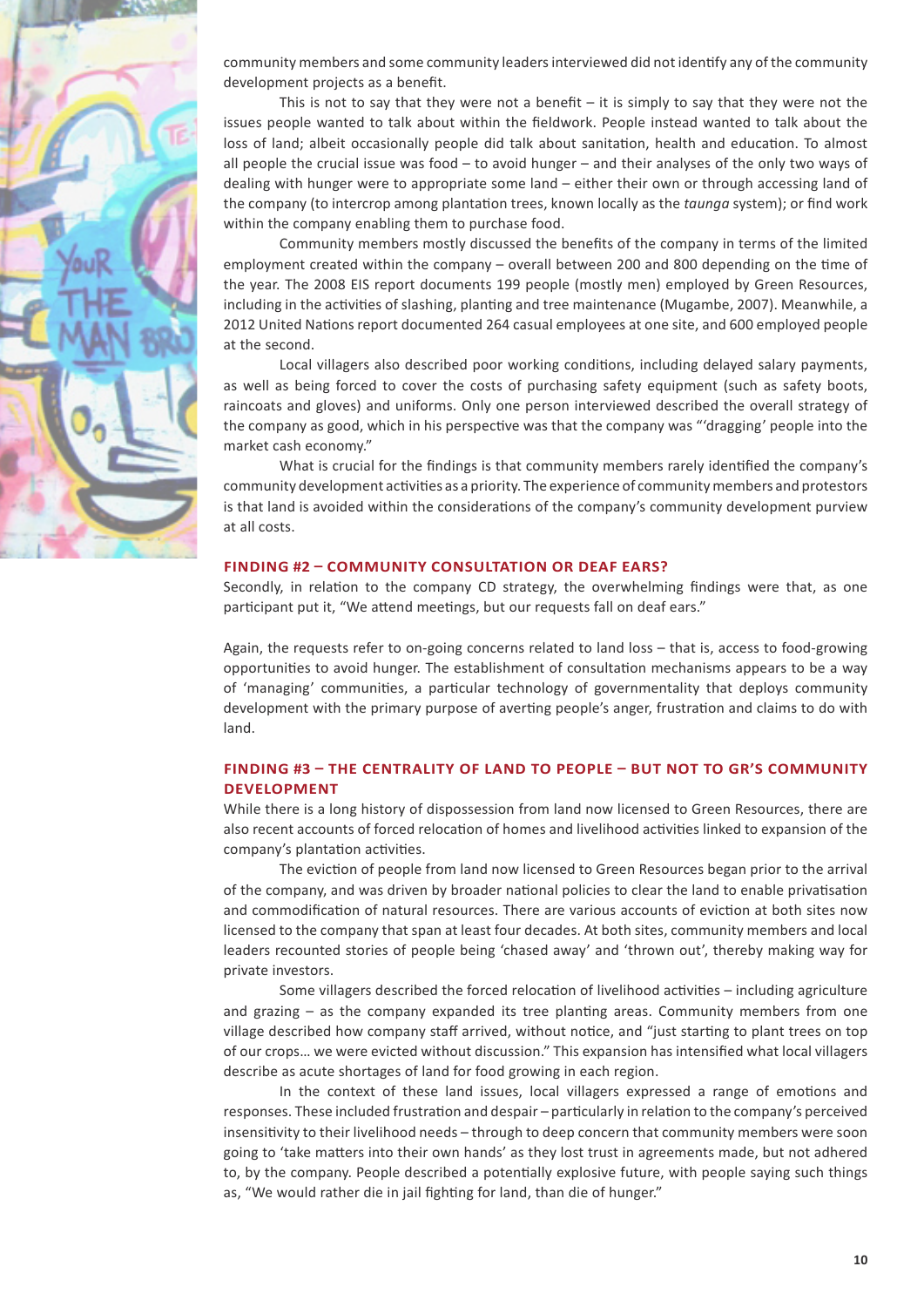

## **DISCUSSION – SO, WHAT TO MAKE OF THIS?**

The findings indicate that the practices of Green Resources' community development work are being primarily shaped by the aspirations and constraints of the company's agendas, not those of the villages. In a sense the kind of community development deployed by the company reflects (referring to my earlier comments) what has historically been understood as a social guidance tradition or consensus model whereby the company leads the analyses of what interventions are prioritised.

Within this frame, community development can be seen as becoming a social technology to validate preconceived policy, or in the case of Green Resources, preconceived programme activities. The market context, which ultimately shapes Green Resources' work, and the complexities of power differentials and diverse community needs are ignored as the community development approach engages in its strategy.

What I am describing here is a paradox in climate governance. On the one hand the climate governance mechanisms seek to 'protect' forestry plantations from activities that might disrupt carbon capture. At the same time, however, this often comes at a profound cost to local communities. And yet the governance mechanisms themselves are ill equipped to detect and respond to, so as to remedy these impacts. Indeed, the enclosure of landscapes away from livelihood activities is an intended outcome of carbon governance; yet it is this very trend that is driving social, economic and ecological disruption.

Reiterating my introductory comments that there is no such thing as 'authentic' or 'real' community development, and recognising that there is a discursive space within the community development literature for contested traditions and models, I argue two main points from this first story:

Firstly, that the claims of the company fall short of community-felt needs. Some community members access employment from the company, and others enjoy the benefits of particular projects, however, most people want access to land to grow food. Despite this, the technologies of governance underpinning the green economy described here require a company such as Green Resources to 'lock up the land' for the purposes of marketised forms of carbon trading. Certifications require a guarantee of 'permanence' (referring to the capacity to store carbon over the long term – 35 years, actually), which in turn requires the locking up of land. The form and content of community development I describe is therefore shaped or constrained by the broader green economy in which it is deployed, which, as per the literature, is shaped by the neoliberal context. A neoliberal model of community development becomes part of the social technology of governance, legitimising people's loss of land usage. There is, then, a certain inevitability about the failure of CD deployed within these given frames.

Secondly, despite a community development strategy by Green Resources, there is still a willingness to marginalise, or manage any dissident voices via police and security mechanisms. Violence is embedded in this process of enclosure and neoliberal community development – in some of our publications we have called this 'carbon violence'.

Importantly, on the basis of our analysis we identified that what could most help the dissident voices is the insertion of other actors into the situation to ensure more accountability of the company. At this stage the accountability mechanisms are being enacted without direct involvement of the communities affected (e.g., our Oakland Institute report, Swedish documentary, etc.), which raises many dilemmas.

This could entail NGOs that draw upon other community development traditions, such as the social learning and social mobilising traditions; or different models – such as the radical one. Such NGOs would, through forms of popular education and/or community organising 'from below', support different population groups within communities to make visible the connections between their lived experience and the forms of green economic activity being enacted by entities such as Green Resources and other development agents. Which brings us to story two and the December 2015 research.

### **CASE STUDY 2: NAPE AND THE SUSTAINABILITY SCHOOL PROGRAM**

My colleague and I have been driving for some hours with our driver Emma, along with Precious, who is one of the journalists of Community Green Radio, and Vincent, the National Association of Professional Environmentalists (NAPE) Sustainability School field worker for the Hoima District of Uganda. It is a long day, visiting two Sustainability Villages (SVs) – one that is six years old, and another that is only eighteen months old. We are learning about the issues affecting the communities of these SVs – in this region related mainly to oil exploration, and soon-to-be-drilled and -piped oil – and about the Sustainability School Program of NAPE, also known as Friends of the Earth Uganda, the NGO we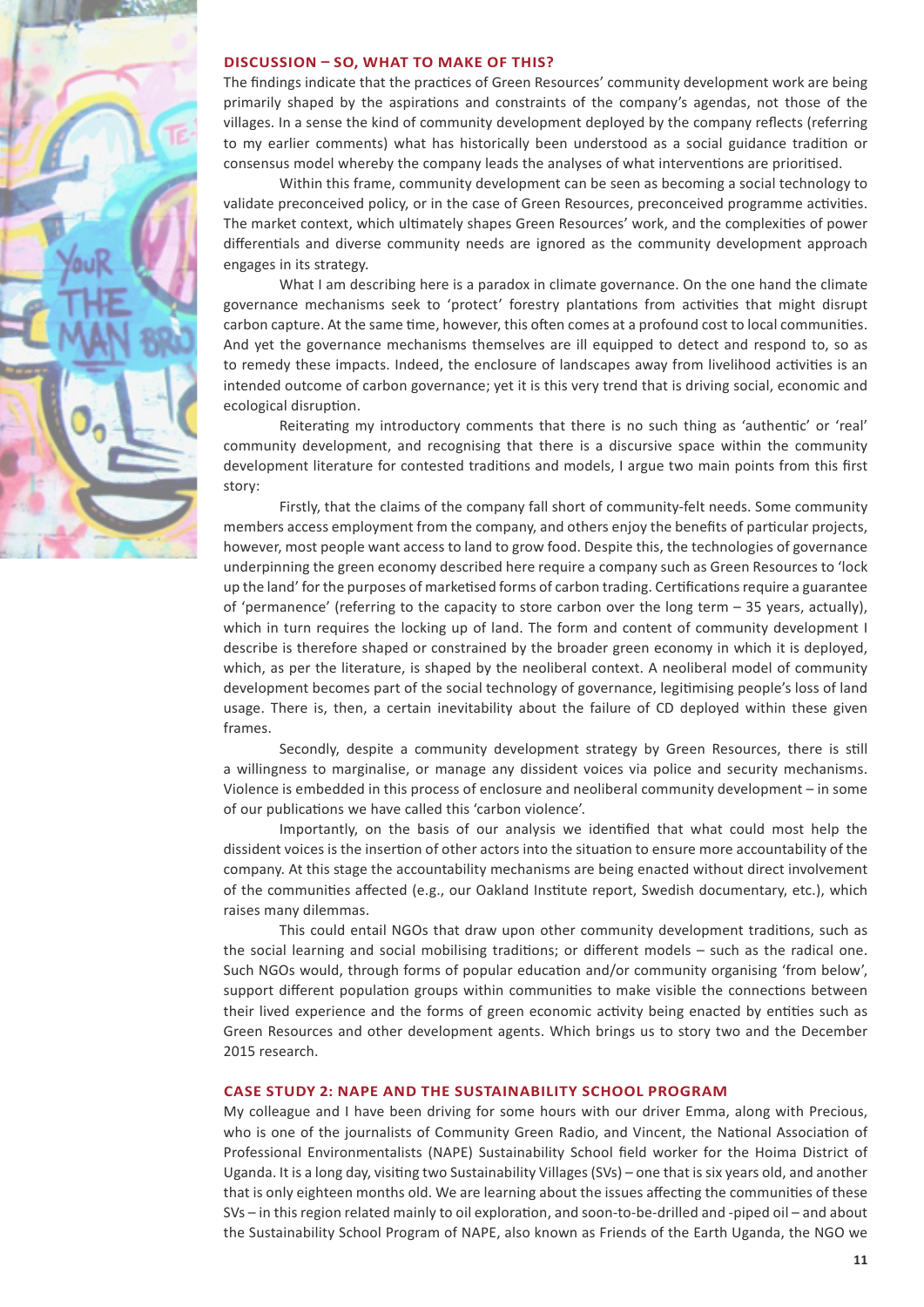



**Sustainability Villages – NAPE**

are in partnership with for this research.

For the purposes of this paper the focus is on the theory-in-practice of the pedagogy and community organising approach of the Sustainability School Program, a school only in name – 'a school of ideas', and of critical thinking, as local people let us know. This theory-in-practice line of inquiry is concerned with understanding how the ideas of the Sustainability School 'translate' into practical life in the initiating of Sustainability Villages in communities affected by oil exploration in this district, but also palm oil plantations and dam constructions in others.

I also discuss this because, since the field work in late 2015, we are working with NAPE to take the SS programme into the communities affected by Green Resources, aware that despite the international advocacy work we have started, with some results, local communities are very much 'out of the loop' so to speak – which creates many dilemmas.

Behind this 2015 research, two questions had been plaguing me for some time: How can the displacement associated with 'development' be stopped, and, how might affected communities build capacity to respond (at least getting fair compensation) and/or resist inappropriate development interventions? What philosophy, praxis, and strategy might be enacted to ensure local people's rights when 'big private-led development projects' are so popular with the Ugandan government?

NAPE launched its Sustainability Schools (SS) initiative in 2010 – funded predominantly by the Rosa Luxemburg Foundation – and since then has established at least 24 Sustainability Villages (SV) across Uganda, acting as hubs for community educating, organising and advocacy. The SS is a programme run by NAPE, but when a community has a number of community educators and community projects it is talked about as a Sustainability Village. According to their latest report:

> Advocates and educators seek to give the communities capacity to effectively participate in social, economic and political change processes. The Sustainability School is ideological, issue-based and emphasizes community empowerment. It is not a physical school with structured classrooms and learning sessions but is based on non-formal and informal learning. One basic principle of the Sustainability School is "think global, act local". (NAPE, 2015, p. 11)

In this context the Sustainability School programme is initiated either pro-actively by NAPE (that is, they send a field worker into an area that they know is affected by development-related conflicts) or responsively (as communities learn about NAPE's work and request them to come and help start a school). The main 'interventions' of the SS programme are the 'training' of several community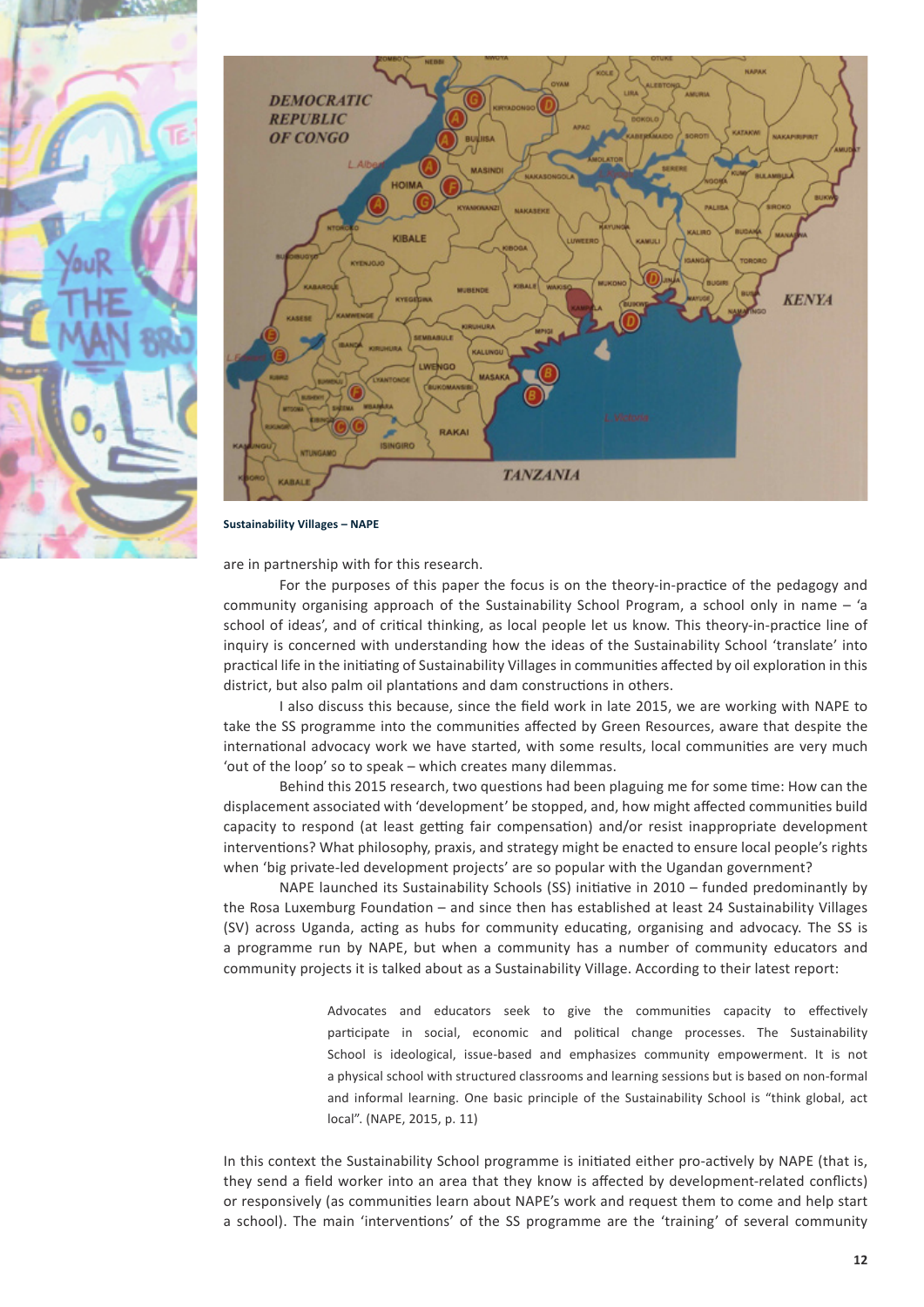

educators – in the early years this included two community educators per village, but in more recent years it has grown to four per village (two men and two women) – and the equipping of these educators with resources such as bicycles (to get around to local communities and do the education work) and mobile phones. These community educators are volunteers. Generally the community, through a process of public deliberation, chooses these community educators. These educators are the heartbeat of the initiative, bringing people together in villages, literally to 'sit under the mango tree' to share issues of concern and ideas related to, in the Hoima District, oil exploration. These educators also work with NAPE field workers to organise 'horizontal learning' exchanges between villages affected by development (both within districts and also across the nation and also internationally, such as in Kenya and Nigeria, where communities are also being affected by such displacing industries).

Signposting the practice (and I could say so much more about gender, popular theatre, and community radio), I simply mention that what we learned and reflected on about the pedagogy and practice included:

- The real work of adult education, de-schooling, and popular education (as per Kolb, Illich and Freire);
- Community organising which I started to see as really Fanonian –local people in dialogue with 'organic intellectuals' (the community educators), which makes it also Gramscian;
- The importance of building local CBOs and even NGOs (issue of federating CBOs or NGOs was a point of tension and discussion).

But what is interesting for the sake of this paper are some key tensions.

#### **DIALOGUE AND TENSIONS IN ADVOCACY APPROACHES AND THEORIES OF CHANGE**

One tension was awareness that sometimes international and national framing of issues and advocacy approaches were not the same as local positions, including the articulation of what can be understood as both radical and reform theories of change. Most obvious here was the tension between Friends of the Earth (FoE) International's/ NAPE's (as FoE affiliate) 'keep oil in the soil' campaign approach (a radical change agenda reflecting a 'post-development' vision of society), and some local community members, for whom there was acceptance of oil extraction ("Oil can be a curse, but we want it to be a blessing," as several local people put it to us), as long as the benefits associated with the industry are distributed fairly, accountably and transparently (indicative of a reform agenda, reflecting a perspective of humanising conventional development).

These two positions live in tension, and require an understanding of dialogue, and compromise between the international and local NGO perspective and that held by the Sustainability Villages and CBOs. As part of effectively managing this tension, NAPE describes their role as facilitating horizontal learning – a process whereby local communities co-learn with other communities in Uganda (and elsewhere) affected by extractive industries.

In adopting this approach, rather than 'imposing' a radical theory of change ('keep oil in the soil') on local communities the Sustainability School model enables local communities to come to their own position, through an informed and detailed dialogic and embodied experience.

In the main, it appears, the outcome of this is that local communities take a position that is commensurate with NAPE's radical agenda. In taking this approach, NAPE is able to avoid being seen as taking a heavy-handed approach in imposing a theory of change, and can be seen as facilitating local communities' rich learning on the impacts of extractive industries, and the diversity of approaches and theories of change, including the option of saying no to certain forms of development.

In terms of future research it would be very interesting to see what NAPE would do if local community-based organisations within the SS programme officially adopted a reform position, contrary to NAPE's position. The tensions around both dialogue practices, and also between education and organising become very clear within such work, a rich tension for future research.

# **POPULAR EDUCATION AND A REACTIONARY STATE**

Another tension within this 'pedagogy-in-practice' is that the education and community organising approach is part of a broader strategy of building a social movement and critical mass. Part of the rationale for this is that the NGO NAPE knows that at any time the Ugandan state can deregister them. This threat became very real to Oxfam Uganda in 2013 when they campaigned against the New Forest Company, work similar to our earlier work with NAPE highlighting human rights abuses by Green Resources. The Ugandan state very nearly de-registered Oxfam Uganda. Our meetings with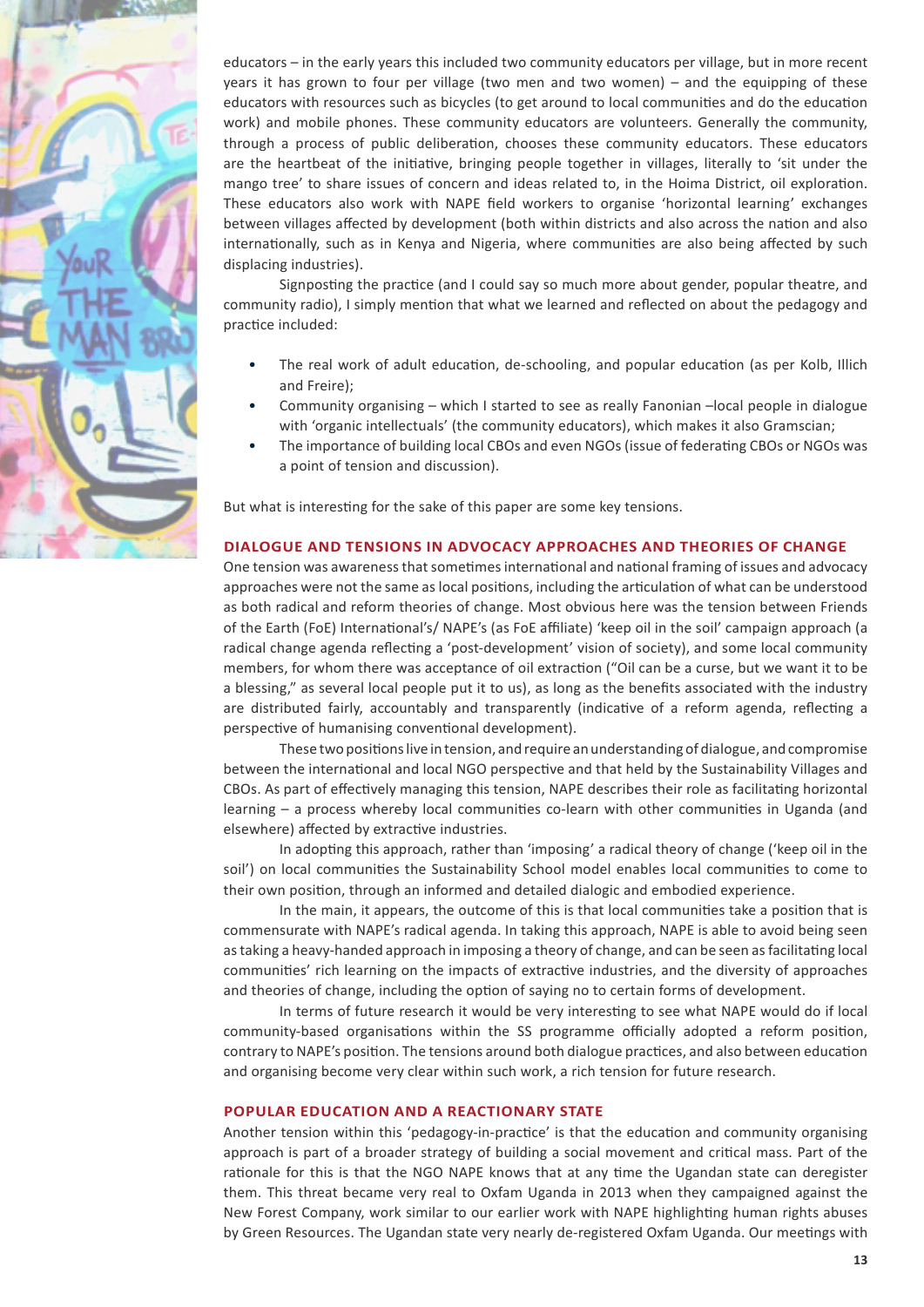

Oxfam Uganda had to be completely 'off the record'.

This constant threat by the state highlights the important role of an NGO in building a critical mass, a people's movement via popular education, and community organising that can sustain itself – in case the catalysing NGO itself is deregistered. The political context also highlights the importance of a nuanced strategy. NAPE's work highlights the importance of popular education, organising the poor and developing strategies that cross assemblages of scale and size, being situated alongside significant investment in dialoguing with security forces and government officials. Dialogue became front and centre in the practice, not as a way of appeasing the state, but as a way of ensuring the NGO could keep working in the sensitive space it finds itself.

A key point here is that the literature on community or transformative education often lacks analysis of the linkages between education, organising and movement building, across scale within particularly volatile political contexts (see Westoby & Lyons, 2017).

#### **CONCLUSION**

With these key points in mind I will conclude by sharing some brief reflections on both researchers' and authors' dilemmas, and then some linkages with my introduction.

Some key dilemmas unfolded for us as researchers and authors. Firstly, when the initial Oakland Institute/NAPE report was published – 'Carbon Violence: The Darker Side of Green' (Lyons, Westoby, & Richards, 2014) – we were overwhelmed with media attention, threats of court action, and activism engagement. Time was seriously diverted from research work and we were not equipped to lead a campaign – we are not campaigners. I really started to question what the role of academics or engaged scholarship is in campaign work; I still live with that question. It is a tough balancing act. Secondly, when we asked NAPE if we could learn about their Sustainability School (SS) programme (case study 2) they asked, "Couldn't we use the money you'll use for the research to fund SS programmes in communities affected by Green Resources?" A reasonable question, but we could not oblige, as our funding resources came from the Australian Research Council (ARC) for research. Our response was legitimate, but it raised dilemmas about how to hold both an NGO perspective, and ours as researchers, and I still wonder a lot about the meaning of this request from NAPE staff and our inadequate response. Thirdly, when we 'see' such violence as experienced in these case studies, what do we do? Yes, writing and publishing is an act of activism; but is it enough? As partners to the NGO NAPE, along with other organisations such as The Oakland Institute (my colleague is a research fellow there), we are linked to other forms of activism that are beyond writing. This seems to be a crucial way forward, ensuring our writing work is linked closely to action–learning, action–research, and activist practices of the NGOs we work with, and the social movements they support. Finally, it is dangerous for us to go to these communities – we only could go with the NGO – but local people live with on-going potential fallout from our work. This creates many continuing ethical dilemmas.

With these dilemmas in mind, I return to some of the aspirations articulated in the introduction. As a social scientist and community development scholar–practitioner I see research as playing a crucial role in illuminating the way community development is deployed – in these two case studies, as corporate, and NGO, with the different traditions and models, particularly in an era of a scaled-back state. Intriguingly, most community development practitioners would assume their work to be 'doing good'. Certainly the community workers deployed by Green Resources in the first case study assumed so. Social science contributes to community development scholarship and practice, putting such assumptions to scrutiny. Of course, this is not to assume that corporate-led CD is doing harm, and NGO-led CD (as per NAPE) is doing good. All deployment of CD needs to be scrutinised.

Beyond community development, social science drawing on conceptual frameworks such as political ecology also helps people 'see' new forces of change; in this case the green economy, or a particular form of it – carbon trading. In this case such research helps scholars and practitioners understand how the 'powerful' work materially and discursively to undermine, or marginalise, the poor. As stated in the introduction, this should also enable activists, practitioners and advocates to theorise and strategise more carefully. In understanding how new forms of commodification and the creation of new markets render invisible violence and dispossession, practitioners can consider strategies and tactics for social movement building and community organising, as per the ideas that emerge from the second case study (the work of the Sustainability Schools).

Again referring to the introduction, social science should also enable scholars and practitioners to observe and learn from the poor as to how they organise themselves. The second case study certainly helps in this regard, exploring how a programme works out in practice combining adult, transformative and popular education, integrated with forms of community organising that enable communities to create a social movement – thereby offering alternatives to orthodox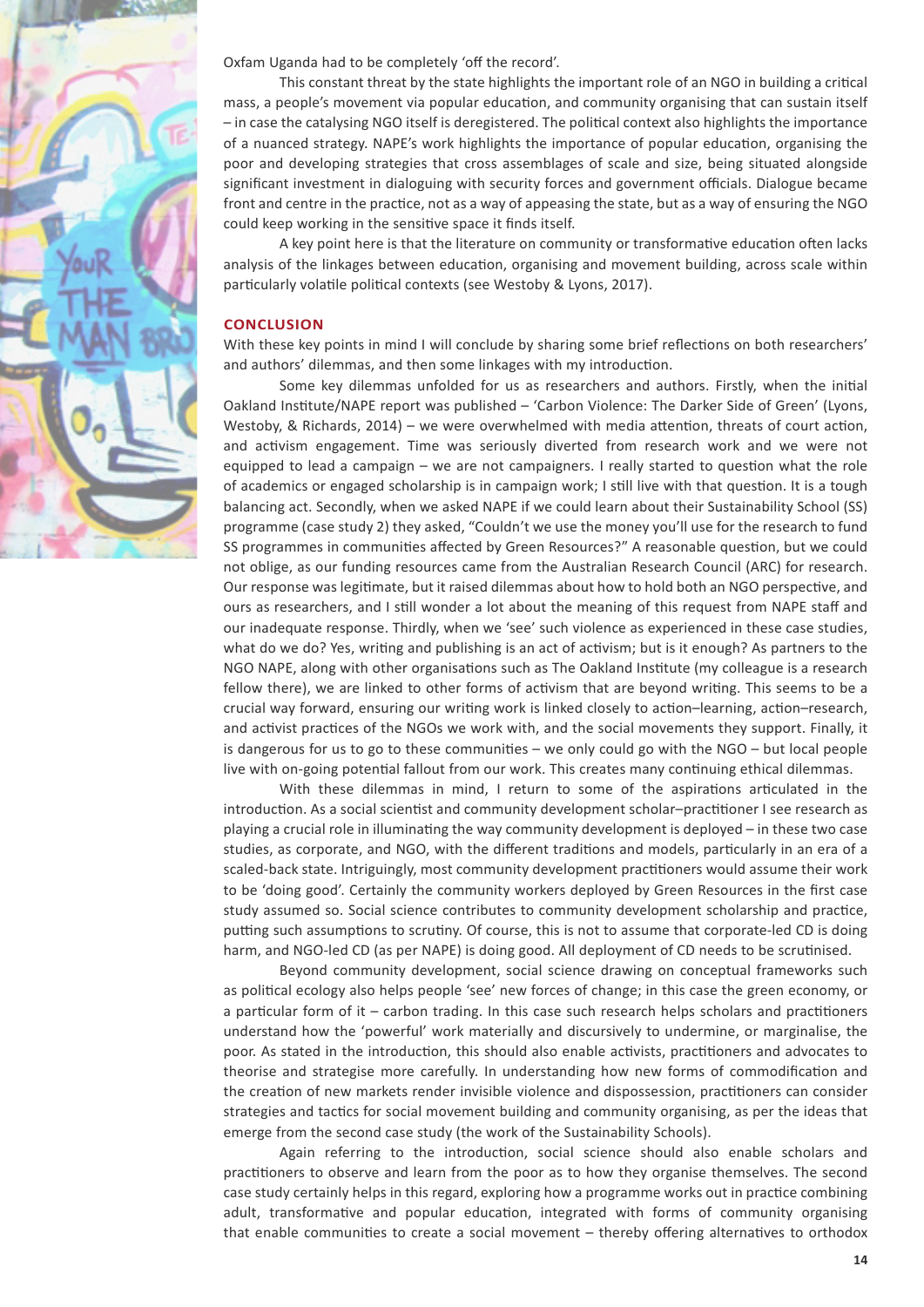

'development' (in this case, oil drilling equals jobs). Such social science work supports pluralist and radical models of community development that resource scholars and practitioners in the spirit of my other introductory comment – namely, as per Mills' *The Sociological Imagination*, enabling us to regain our imaginative potentials to change the world.

# **ACKNOWLEDGEMENTS**

The research for the two case studies was funded by the Australian Research Council (Project No. DP 110102299).

**Dr. Peter Westoby** (b.1976) is a Senior Lecturer in Community Development, School of Social Sciences, at The University of Queensland; a Visiting Professor at the Centre for Development Support, University of Free State, South Africa; and a director/consultant with Community Praxis Cooperative. His areas of research interest include community development theory and practice, dialogue studies and forced migration studies. He has worked in youth, community and organisation development for 28 years in South Africa, Uganda, Vanuatu, PNG, the Philippines and Australia. Peter loves spending time walking outdoors, drinking good quality whisky with friends, and exploring independent bookshops.

### **REFERENCES**

Bhattacharyya, J. (2004). Theorising community development. *Journal of the Community Development Society*, 34(2), 5-34.

Bourdieu, P. et al. (1999). *The Weight of the World: Social Suffering in Contemporary Society,* trans. Priscilla Parkhurst Ferguson, et al. Redwood City, CA: Stanford University Press.

Campfens, H. (ed.). (1997). *Community development around the world: Practice, theory, research and training*. London & Toronto: University of Toronto Press.

Garberg, A. (2012). Tree-planting project threatens food security. Retrieved from *http://www. framtiden.no/english/other/tree-planting-project-threatens-food-security.html* 

Gilchrist, A. (2004). *The well-connected community: A networking approach to community development.* Bristol, UK: The Policy Press.

Green Resources. (n.d.). Bukaleba Forest project, Uganda. Retrieved from http://www.greenresources. no/News/tabid/93/articleType/ArticleView/articleId/49/Bukaleba-carbon-credits-for-sale-Greeninvestment-in-Uganda.aspx

Green Resources. (2014a). Green Resources. Retrieved from http://www.greenresources.no/

International Association of Community Development. (2017). Retrieved from http://www.iacdglobal. org/

Lyons, K., Richards, C., & Westoby, P. (2014). *Carbon violence: The real cost of forestry-based carbon markets*. Oakland, California: The Oakland Institute.

Maconachie, R., & Hilson, G. (2013). Editorial introduction: The extractive industries, community development and livelihood change in developing countries. *Community Development Journal*, 48(3), 347-359.